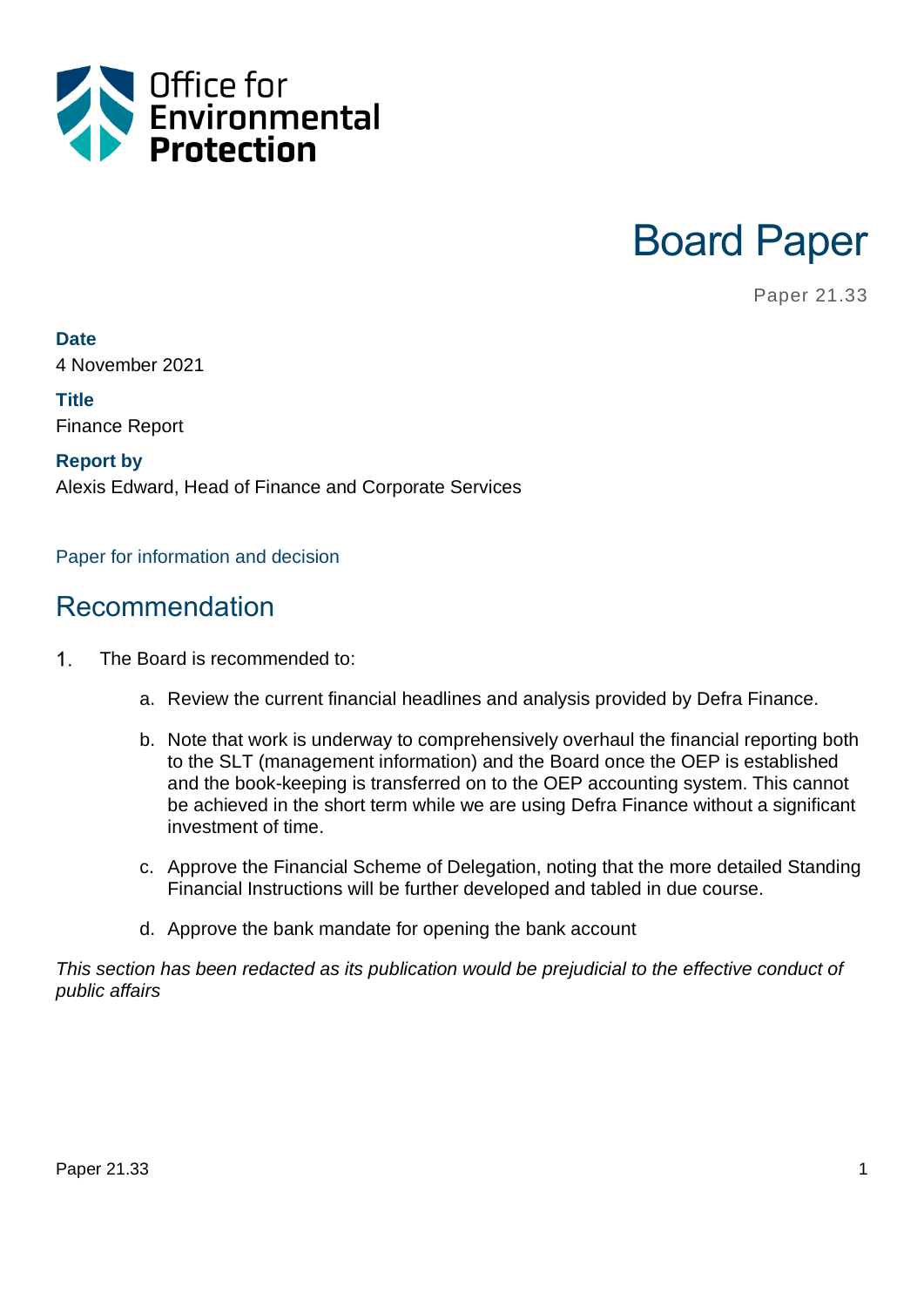### Financial Headlines

*This section has been redacted as its publication would be prejudicial to the effective conduct of public affairs*

### Financial Analysis

*This section has been redacted as its publication would be prejudicial to the effective conduct of public affairs*

## Financial Reporting Project

- The financial reporting project will result in a comprehensive overhaul of the current financial  $2.$ reporting received from Defra Finance, and will include:
	- a. Set up on the OEP accounting system.
	- b. Stakeholder engagement to ensure financial reporting is accurate, sufficiently detailed and fit for purpose. This will include discussion with the SLT and members of the Board, as well as discussion with Defra finance for consolidation reporting.
	- c. A complete review of all transactions to ensure that they are accounted for in accordance with the appropriate accounting standards and guidelines. For example, all transactions are recorded in the month that they occur, and that prepayments and accruals are accounted for correctly.
	- d. Development of a monthly financial reporting pack for:
		- Internal management use,
		- Audit and Risk Committee, and the Board, and
		- Defra Finance Consolidated reporting.

#### Financial Scheme of Delegation

- 3. The main financial governance document for the OEP will be the Standing Financial Instructions, including the Financial Scheme of Delegation.
- 4. The Standing Financial Instructions, including the Financial Scheme of Delegation is currently being drafted and a first draft is expected to be tabled to the Board at the December Board Meeting.
- 5. In order to act with appropriate authority and with the appropriate financial management and controls in place from vesting, we are seeking approval for the Financial Scheme of Delegation (Annex A).
	- a. There is no specific guidance on how the Financial Scheme of Delegation is established. The document needs to be correct for the OEP, and ensure sufficient financial oversight and management as deemed necessary by the Board. Key considerations are therefore: